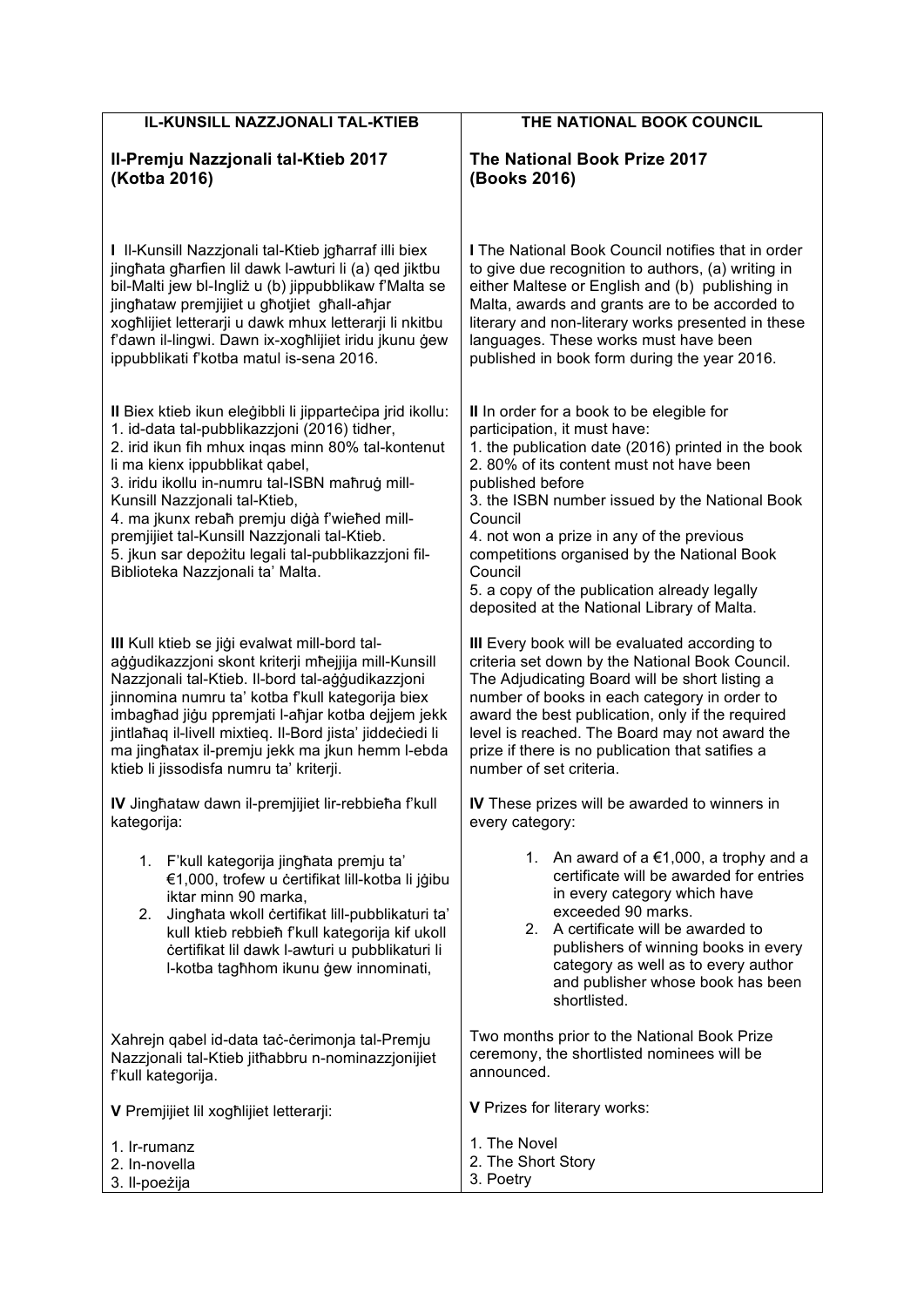| 4. Id-dramm<br>5. It-traduzzjoni*                                                                                                                                                                                                                                                                                                                                                                                                                                                                                                                                                                                                                                                                                           | 4. Drama<br>5. Translation*                                                                                                                                                                                                                                                                                                                                                                                                                                                                                                                                                                                                                        |
|-----------------------------------------------------------------------------------------------------------------------------------------------------------------------------------------------------------------------------------------------------------------------------------------------------------------------------------------------------------------------------------------------------------------------------------------------------------------------------------------------------------------------------------------------------------------------------------------------------------------------------------------------------------------------------------------------------------------------------|----------------------------------------------------------------------------------------------------------------------------------------------------------------------------------------------------------------------------------------------------------------------------------------------------------------------------------------------------------------------------------------------------------------------------------------------------------------------------------------------------------------------------------------------------------------------------------------------------------------------------------------------------|
| *Għal dan il-premju, it-traduzzjonijiet accettati<br>huma biss dawk ta' testi letterarji maqluba ghall-<br>Malti minn waħda minn dawn il-lingwi: (a) l-Ingliż;<br>(b) it-Taljan; (c) il-Franciż; (d) l-Ispanjol; (e) il-<br>Germaniż. F'każijiet ta' traduzzjoni minn<br>kwalunkwe lingwa ohra ghall-Malti, il-ktieb li jigi<br>ppreżentat għall-premju irid ikun akkumpanjat<br>ukoll minn bridge language text bl-Ingliż. Il-kotba<br>li jigu tradotti mill-Ingliż, Taljan, Franciż, Spanjol u<br>Germaniż iridu jkunu akkumpanjati b'verżjoni<br>oriģinali. Jekk il-ktieb li jiddafihal ghall-premju ma<br>jkollux miegħu il-verżjoni oriģinali jew bridge<br>language text skont il-każ ma jitqiesx bħala<br>eleģibbli. | *For this Prize, only translations of literary texts<br>into Maltese from the following languages will be<br>accepted: (a) English; (b) Italian; (c) French; (d)<br>Spanish; (e) German. In cases of transaltion from<br>any other language into Maltese, the submitted<br>publicationmust be accompanied by a bridge<br>language text in English. Books translated from<br>English, Italian, French, Spanish and German<br>must be accompanied by the original version of<br>the work in question. Books submitted for the<br>competition unaccompanied by the original<br>version or bridge language text will not be<br>considered as eligible. |
| VI Premjijiet lil xogħlijiet mhux letterarji                                                                                                                                                                                                                                                                                                                                                                                                                                                                                                                                                                                                                                                                                | VI Prizes for non-literary works                                                                                                                                                                                                                                                                                                                                                                                                                                                                                                                                                                                                                   |
| 1. Ir-ričerka ta' natura ģenerali<br>2. Ir-ricerka Bijografika u Storjografija                                                                                                                                                                                                                                                                                                                                                                                                                                                                                                                                                                                                                                              | 1. Works in general research<br>2. Works in biographical and historiographic<br>research                                                                                                                                                                                                                                                                                                                                                                                                                                                                                                                                                           |
| <b>VII</b> Premjijiet ofira                                                                                                                                                                                                                                                                                                                                                                                                                                                                                                                                                                                                                                                                                                 | <b>VII</b> Other Prizes                                                                                                                                                                                                                                                                                                                                                                                                                                                                                                                                                                                                                            |
| 1. Jinghataw ukoll trofew u certifikat ta' mertu lid-<br>dar ta' pubblikazzjoni li ipproduciet il-ktieb bl-<br>isbah dehra ghas-sena 2016.                                                                                                                                                                                                                                                                                                                                                                                                                                                                                                                                                                                  | 1. A trophy and a certificate of merit will also be<br>awarded to the publication house which has<br>produced the best looking book for 2016.                                                                                                                                                                                                                                                                                                                                                                                                                                                                                                      |
| 2. Jinghataw trofew u certifikat ta' mertu lil dik il-<br>persuna li tkun tat kontribut siewi fil-letteratura<br>jew fil-qasam tal-ktieb. Dan il-premju jiģi<br>ağğudikat mill-Kunsill Nazzjonali tal-Ktieb.<br>Jithabbar biss I-isem tar-rebbieh/a.                                                                                                                                                                                                                                                                                                                                                                                                                                                                        | 2. A trophy and a certificate of merit will be<br>awarded to that person who has given a notable<br>contribution to the fields of literature or book<br>publishing. This prize is adjudicated by the<br>National Book Council. Only the name of the<br>winner will be announced.                                                                                                                                                                                                                                                                                                                                                                   |
| 3. Jinghataw trofew, premju ta' hames mitt ewro u<br>certifikat ta' mertu lil dik il-persuna zaghzugha li<br>bdiet tikteb ricentament u iddistingwixxiet ruħha<br>bil-kitba u l-kotba tagħha. Dan il-premju jiġi<br>ağğudikat mill-Kunsill Nazzjonali tal-Ktieb.<br>Jithabbar biss I-isem tar-rebbieh/a.                                                                                                                                                                                                                                                                                                                                                                                                                    | 3. A trophy, a prize of five hundred euro and a<br>certificate of merit will be awarded to a young<br>author who started writing recently and who has<br>distinguished himself/herself by his/her writings<br>and books. This prize is adjudicated by the<br>National Book Council. Only the name of the<br>winner will be announced.                                                                                                                                                                                                                                                                                                              |
| <b>VIII</b> Sottomessionijiet                                                                                                                                                                                                                                                                                                                                                                                                                                                                                                                                                                                                                                                                                               | <b>VIII</b> Submissions                                                                                                                                                                                                                                                                                                                                                                                                                                                                                                                                                                                                                            |
| 1. Il-partecipanti jridu jissottomettu applikazzjoni<br>għal kull ktieb fuq il-formola li jeħieġ tinġabar<br>flimkien ma' dawn ir-regolamenti minghand is-<br>Segretarju tal-Kunsill Nazzjonali tal-Ktieb c/o<br>Librerija Pubblika Centrali, Floriana, tel.<br>21222654.<br>Inkella tista' tibghat e-mail fuq:<br>joe.debattista@gov.mt biex tintbagħtlek kopja bil-<br>posta elettronika.<br>Il-formola ta' applikazzjoni tinstab wkoll fuq is-sit<br>ufficcjali tagħna: www.ktieb.org.mt                                                                                                                                                                                                                                 | 1. Participants must submit an application for<br>every book entered for the competition on an<br>application form which along with a copy of these<br>regulations may be collected from the Secretary,<br>National Book Council c/o Central Public Library,<br>Floriana, tel. 21 222654.<br>Alternatively e-mail: joe.debattista@gov.mt to<br>receive the form via electronic mail.<br>The application form may also be found on our<br>official website: www.ktieb.org.mt                                                                                                                                                                        |